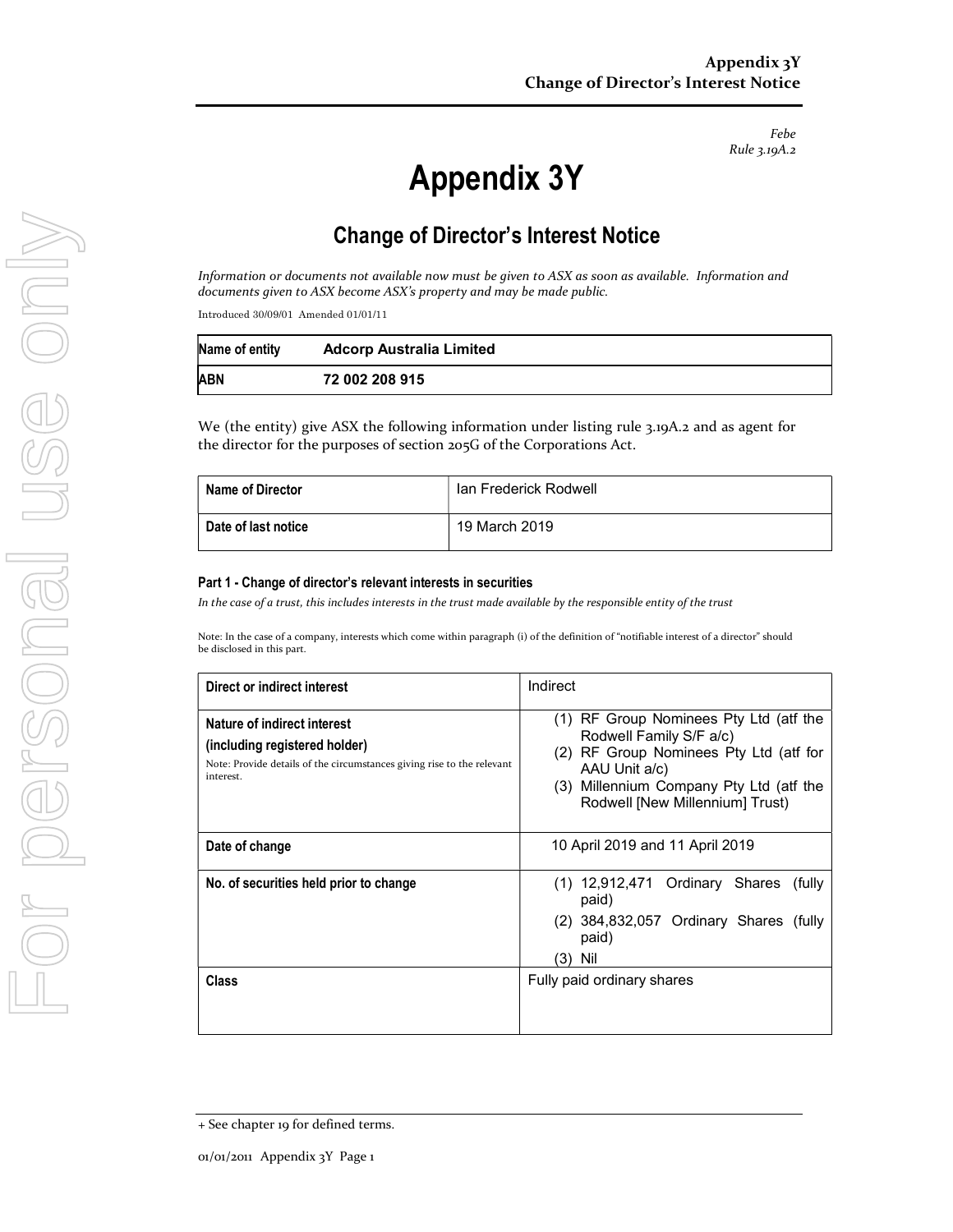| Number acquired                                                                                                                                                            | 1,336,300 fully paid ordinary shares                                                                                                      |
|----------------------------------------------------------------------------------------------------------------------------------------------------------------------------|-------------------------------------------------------------------------------------------------------------------------------------------|
| Number disposed                                                                                                                                                            | N/A                                                                                                                                       |
| <b>Value/Consideration</b><br>Note: If consideration is non-cash, provide details and estimated<br>valuation                                                               | \$0.01 per share (\$13,363)                                                                                                               |
| No. of securities held after change                                                                                                                                        | (1) 12,912,471 Ordinary Shares (fully paid)<br>(2) 384,832,057 Ordinary Shares (fully paid)<br>(3) 1,336,300 Ordinary Shares (fully paid) |
| Nature of change<br>Example: on-market trade, off-market trade, exercise of options,<br>issue of securities under dividend reinvestment plan, participation in<br>buy-back | Purchase of shares on-market                                                                                                              |

## Part 2 – Change of director's interests in contracts

Note: In the case of a company, interests which come within paragraph (ii) of the definition of "notifiable interest of a director" should be disclosed in this part.

| <b>Detail of contract</b>                                                                                                                                                   | N/A |
|-----------------------------------------------------------------------------------------------------------------------------------------------------------------------------|-----|
| Nature of interest                                                                                                                                                          | N/A |
| Name of registered holder<br>(if issued securities)                                                                                                                         | N/A |
| Date of change                                                                                                                                                              | N/A |
| No. and class of securities to which<br>interest related prior to change<br>Note: Details are only required for a contract in<br>relation to which the interest has changed | N/A |
| Interest acquired                                                                                                                                                           | N/A |
| Interest disposed                                                                                                                                                           | N/A |

<sup>+</sup> See chapter 19 for defined terms.